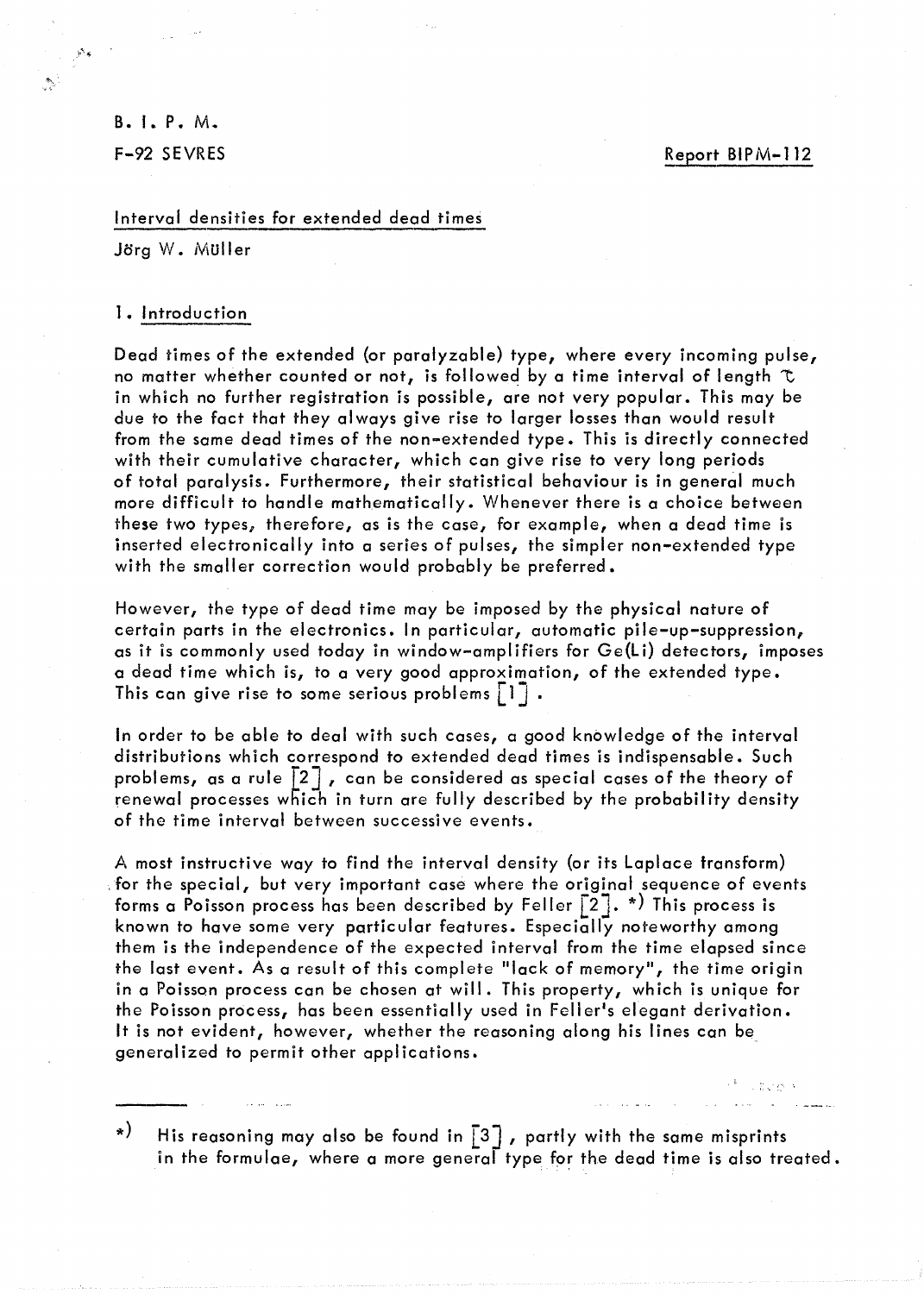2. Another way to arrive at interval densities

An attempt will be made here to arrive at an expression which allows the calculation of interval densities after imposing an extended dead time (see fig. 1). Our problem thus consists of finding the resulting interval density  $2^{f(t)}$ .



Fig.  $l$  – Notation for the interval densities

We denote by

 $_1$  f(t) the interval density in the original renewal process, and by

 $2^{f(t)}$  the interval density in the process resulting after insertion of an extended dead time  $\tau$ .

For both sequences which are  $-$  as a result of the independence of the successive events - of the renewal type, we may write for the density of a k~fold interval

$$
f_k(t) = \left\{f(t)\right\}^*k, \qquad k = 1, 2, ..., \qquad (1)
$$

and for the total density

$$
D(t) = \sum_{k=1}^{\infty} f_k(t) \quad . \tag{2}
$$

We now assume that at the time  $t = 0$  a pulse has been registered. Let us determine the interval density to the next event.

According to the definition of an extended dead time, the occurrence of any output pulse for  $t > \mathcal{U}$  requires two conditions to be fulfilled simultaneously, namely

- that there has been an original pulse at time t , and

<sup>~</sup>that there has been no original pulse within the preceding interval from  $t-\bar{t}$  to  $t$ , otherwise t would have been overlapped by its dead time.

Because t- $\mathbb C$  cannot be negative, we replace it by the new quantity

$$
t_{\circ} \equiv \text{Max } (t - \mathcal{T}, 0)
$$

which assures, since  $t \geq 0$ , that the whole interval considered is after  $t=0$ .

Å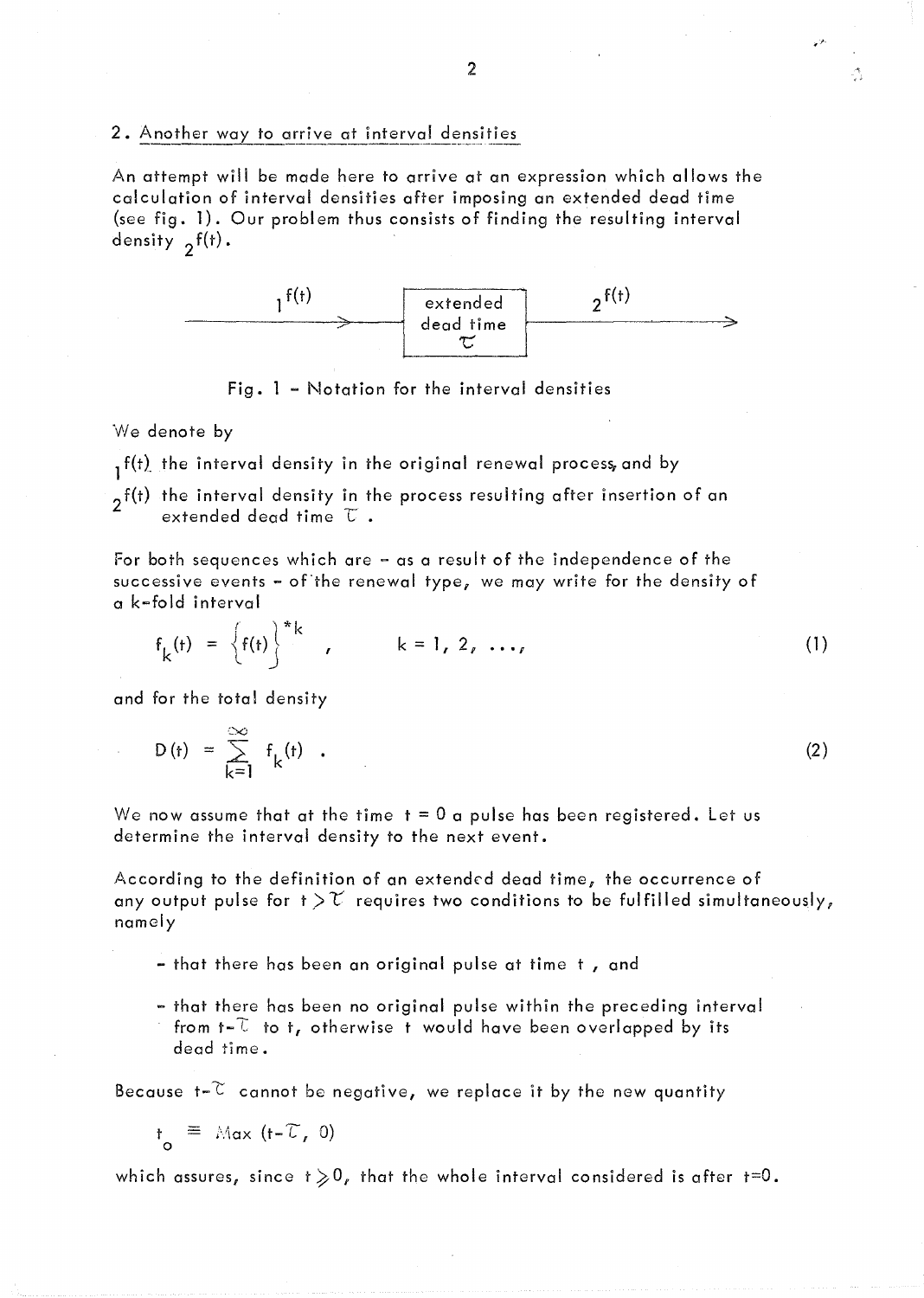This now leads us directly to the fundamental equation

$$
2^{D(t)} = U(t_o) \cdot 1^{D(t)} \cdot 1^{W_o(t_o, t)}.
$$

where

爽

l W<sub>o</sub>( $t_o$ , t) is the probability that there is <u>no</u> pulse in the original sequence between  $t_o$  and t, when an event has occurred at t = 0, and

$$
U(t_o) \equiv \begin{cases} 0 & \text{for } t_o < 0 \\ 1 & u_{o} > 0 \end{cases}
$$
 is the unit step function.

Since we know in advance that  ${}_{2}f_{k}(t)$  will vanish for  $t\angle\mathcal{T}$  , and therefore also <sub>2</sub>D(t), it is in general sufficient to consider the region  $t \geq \tau$ , where  $t^{\prime}$  =  $t - \tau$  .

The desired density  $\, \gamma \, {\sf f}({\sf t}) \,$  can only be extracted in a simple way from (3) if  $\frac{1}{2}$  ( $\frac{1}{2}$  ( $\frac{1}{2}$ ) is independent of t, which in general is not the case. The explicit calculation of  $1^{\mathsf{W}}$  will be discussed in the next chapter.

The problem of determining  $2^{f(t)}$  is particularly simple for the important special case where the original sequence forms a Poisson process. We then have

$$
I_1f(t) = U(t) \cdot e^{-\gamma t} \qquad (4)
$$

and thus

$$
{}_{1}f_{k}(t) = U(t) \cdot \frac{\rho(\rho_{t})^{k-1}}{(k-1)!} \cdot e^{-\rho t} \qquad (5)
$$

therefore

$$
I^{D(t)} = U(t) \cdot \rho \cdot e^{-\rho t} \cdot \sum_{k=0}^{\infty} \frac{(\rho_t)^k}{k!} = U(t) \cdot \rho.
$$
 (6)

Since the time origin can be arbitrarily chosen in this case, we get for  $t > T$ 

$$
1^{W} o^{(t} o^{t}) = 1^{W} o^{(t - \widetilde{C}, t)} = 1^{W} o^{(0, \widetilde{C})} = e^{-\widetilde{P} \widetilde{C}}.
$$
 (7)

According to (3), the total output density for an original Poisson process is therefore with (6) and (7)

$$
2^{D(t)} = U(t-\tilde{c}) \cdot \rho \cdot e^{-\rho \tilde{c}}.
$$
 (8)

But for the transformed total densities  $(2)$ , the following relation always holds ...

$$
\widetilde{D}(s) = \sum_{k=1}^{\infty} \widetilde{f}_k(s) = \sum_{k=1}^{\infty} \widetilde{f}^k(s) = \frac{\widetilde{f}(s)}{1 - \widetilde{f}(s)}, \qquad (9)
$$

(3)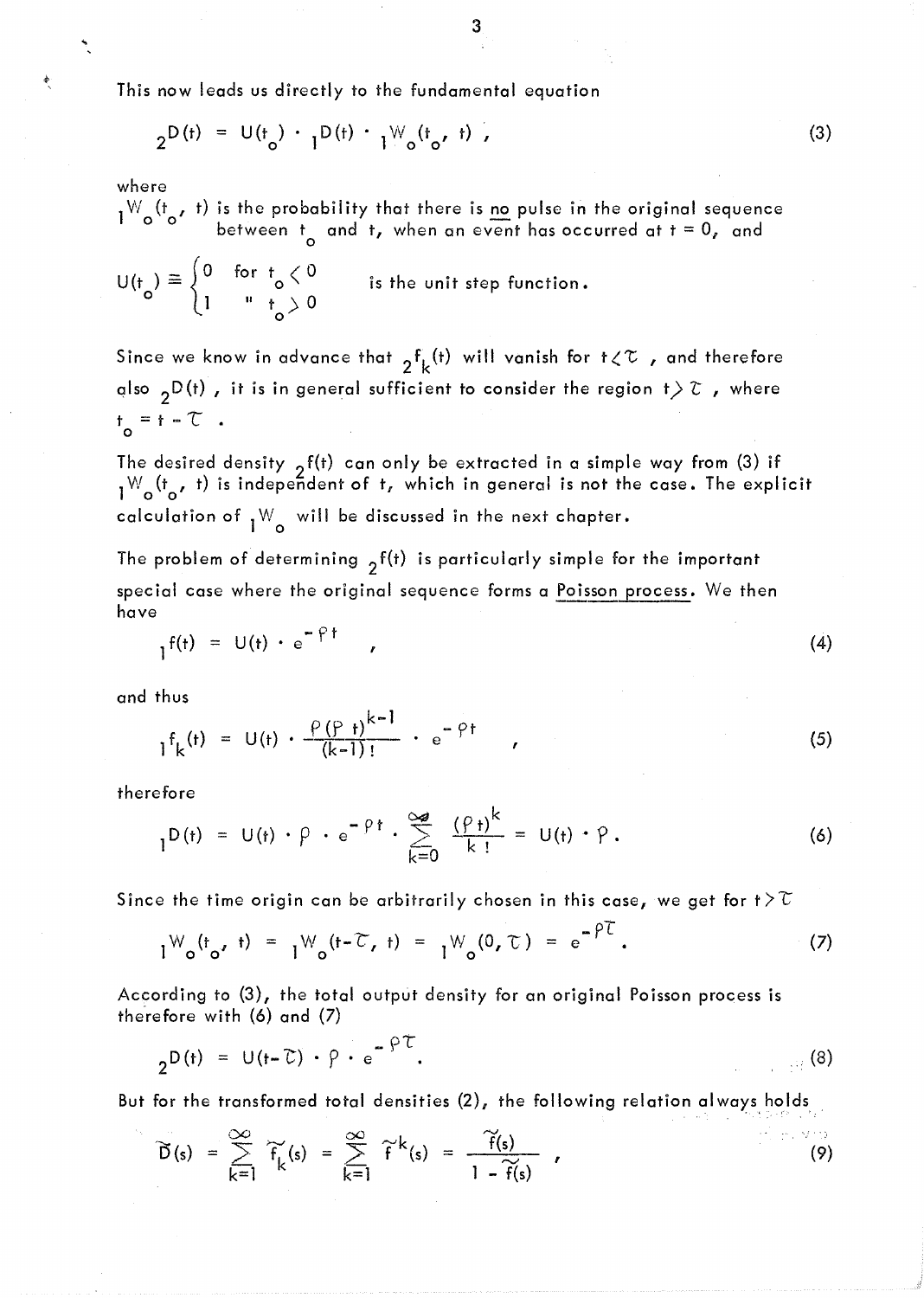from which we conclude that

$$
\widetilde{f}(s) = \frac{\widetilde{D}(s)}{1 + \widetilde{D}(s)} \qquad . \tag{10}
$$

But since for a Poisson process, according to  $(8)$ , we have

$$
2^{\widetilde{D}(s)} = \frac{\rho}{s} \cdot e^{-(s+\rho) \tau} ,
$$

the transform of the desired output density is now determined from (10) as  
\n
$$
2^{\widetilde{f}(s)} = \frac{\rho}{\rho + \rho/2^{\widetilde{D}(s)}} = \frac{\rho}{\rho + s \cdot e^{(s+\rho)\tau}}.
$$
\n(11)

This is identical with the result derived by Feller ( $\begin{bmatrix} 2 \end{bmatrix}$ , eq. 43) on the basis of his considerations concerning the total length of the effective dead times resulting from their cumulative nature.

# 3. Calculation of  $1^{W}o^{(t}$  , t)

For the general case, the probability for no event in the interval under study is a bit harder to determine. In close analogy with the considerations discussed earlier in the context of non-extended dead times [4J *r* we assume that exactly k pulses of the original series have arrived in the interval from 0 to t–  $\infty$ (see fig.  $2$ ).



Fig. 2 - Schematic representation of the densities needed for deriving  $\mathbf{w}^{\mathbf{W}}$  o The probability density for the first pulse arriving after pulse number k is then given by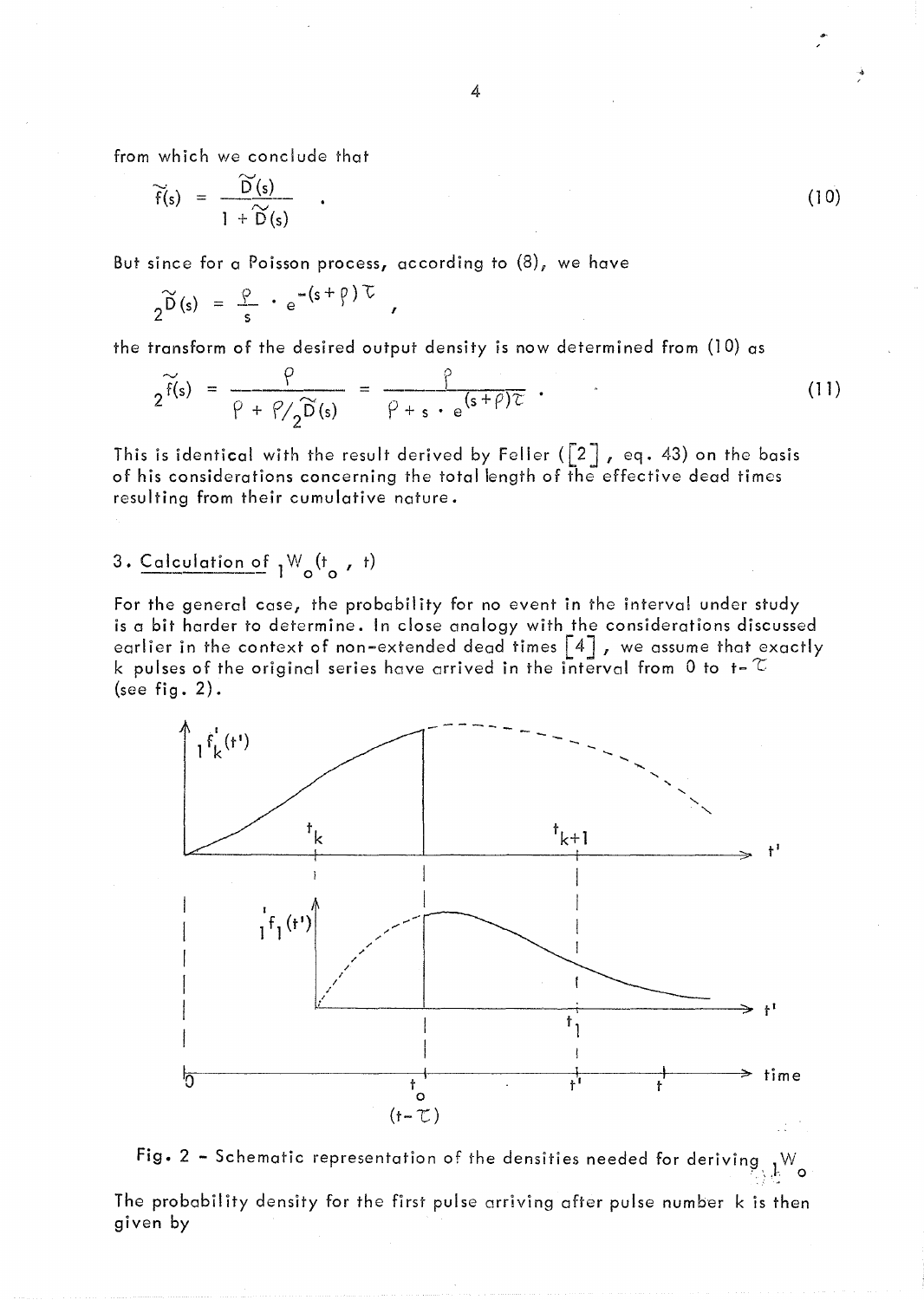$$
p_{k}(t^{1}) = \int_{0}^{\infty} 1^{f_{k}^{1}}(\alpha) \cdot \frac{1}{1}f_{1}(t^{1} - \alpha) d\alpha = \frac{1}{1}f_{k}^{1}(t^{1}) \cdot \frac{1}{1}f_{1}(t^{1}) \quad , \tag{12}
$$

 $\frac{1}{\sqrt{2}}$ 

where 
$$
I^{f'}_{k}(t^{i}) = U(\mathcal{L} - t^{i}) \cdot I^{f}_{k}(t^{i}) \text{ and}
$$

$$
I^{f}(t^{i}) = U(t^{i} - \mathcal{L} - t_{k}) \cdot I^{f}(t^{i}) \text{ for } t^{i} \geq t_{0} ,
$$

with  $t_0$  as defined in (3).

Thus (12) may be written as

$$
P_k(t^{\dagger}) = \int_{0}^{t_0} \gamma f_k(\alpha) \cdot \gamma f_1(t^{\dagger} - \alpha) d\alpha , \qquad (13)
$$

and the probability for finding this pulse within the interval (t<sub>o</sub>,t) is given by

$$
P_{k}(t) = \int_{t_{0}}^{t} P_{k}(t^{t}) dt^{t} . \qquad (14)
$$

Therefore, the required probability for no event within (t *,t)* is finally obtained as <sup>0</sup>

$$
1^{W} o^{(t} o, t) = 1 - \sum_{k=0}^{\infty} P_k(t) \quad . \tag{15}
$$

An easy check for formula (15) is provided by the Poisson process. In this case, we expect  ${}_1\mathbb{W}_{\_}$  to depend only on the length  $\overline{\mathcal{C}}$  of the interval, but not on its position  $\,$  t (provided that  $\,$  t  $\,>\,$   $\mathbb{C}$  ).

We now have

 $\sim$   $\pm$ 

$$
I^{f}_{k}(t) = U(t) \cdot \frac{\rho(\rho_{t})^{k-1}}{(k-1)!} \cdot e^{-\rho t} ,
$$

and with (13) therefore

$$
P_{k}(t^{1}) = \int_{0}^{t_{0}} \frac{(\rho \alpha)^{k-1}}{(k-1)!} \cdot e^{-\rho \alpha} \cdot \rho \cdot e^{-\rho (t^{1} - \alpha)} d\alpha
$$

$$
= \frac{\rho^{k+1} \cdot e^{-\rho t^{1}}}{(k-1)!} \cdot \int_{0}^{t_{0}} \alpha^{k-1} d\alpha = \frac{\rho (\rho t_{0})^{k}}{k!} \cdot e^{-\rho t^{1}}.
$$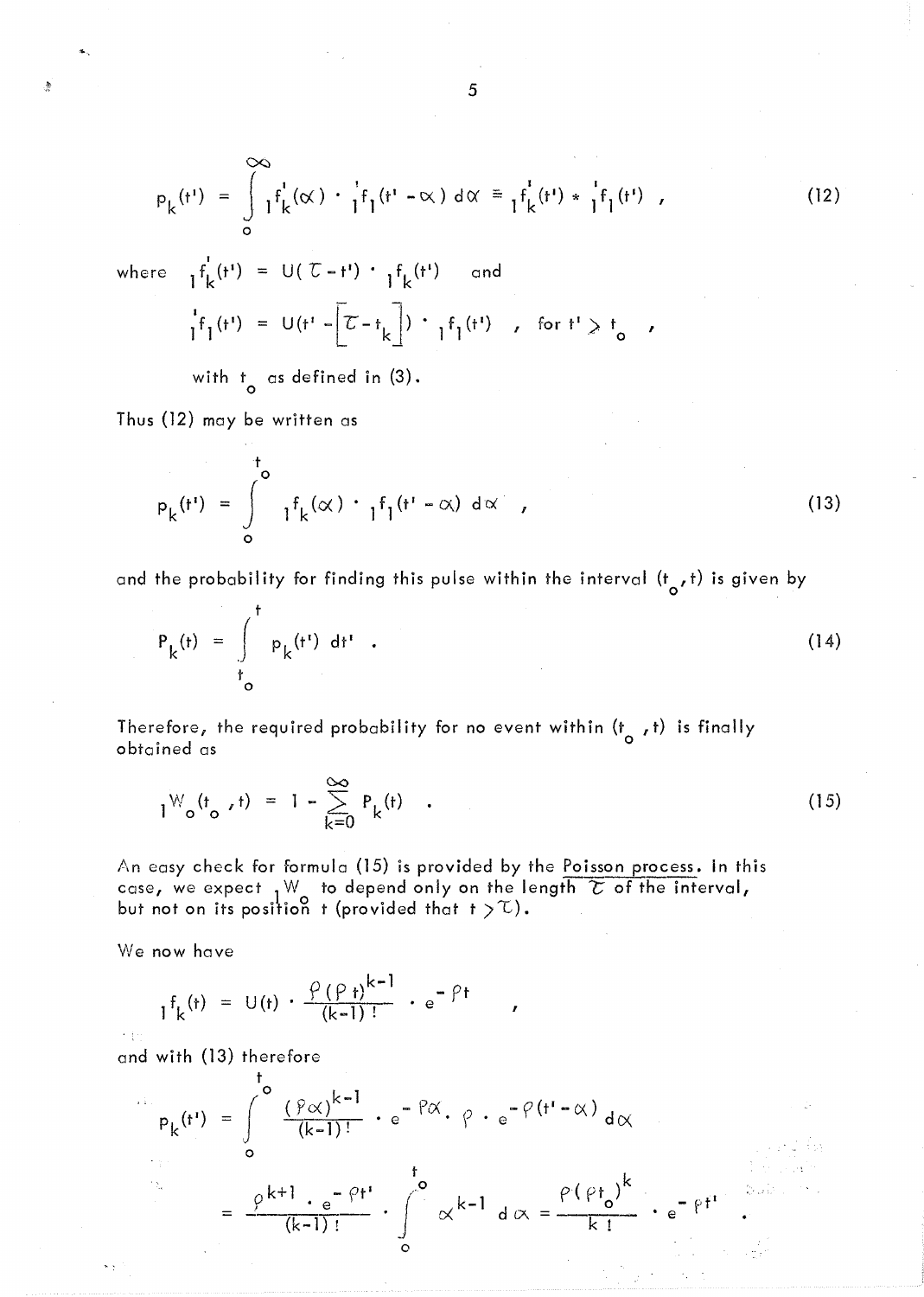This yields with  $(14)$ , for the conditional probability that pulse  $k+1$  arrives within (t<sub>o</sub>,t)

$$
P_{k}(t) = \frac{\rho (\rho t_{o})^{k}}{k!} \cdot \int_{t_{o}}^{t} e^{-\rho t} dt
$$

$$
= \frac{(\rho t_{o})^{k}}{k!} \cdot (e^{-\rho t_{o}} - e^{-\rho t}) ,
$$

and accordingly the probability for any pulse in  $(t, t)$  is given by

$$
\sum_{k=0}^{\infty} P_k(t) = (e^{-\rho t} \circ -e^{-\rho t}) \cdot \sum_{k=0}^{\infty} \frac{(\rho t_0)^k}{k!}
$$

$$
= 1 - e^{-\rho (t - t_0)}
$$

For a Poisson process, the required probability for no event within  $(t, t)$ is thus given according to  $(15)$  by the relation

$$
1^{W}o^{(t}o^{t}) = e^{-\rho(t-t_{o})}
$$
\nwhere  $t-t_{o} = \begin{cases} t & \text{for } 0 \leq t \leq \tilde{L} \\ \tilde{L} & \text{if } t > \tilde{L} \end{cases}$  (16)

As we expected, (16) is for  $t > \tilde{c}$  equal to the probability that there is no event in the time interval from  $0$  to  $\widetilde{C}$  in a Poisson process.

#### 4. interval densities for an original Poisson process

The aim of this chapter is to arrive at explicit formulae for the single and the multiple interval densities for the special case where the original process has been of the Poisson type. From a practical point of view, this is the most important application. The problem essentially consists of finding the originals of some Laplace transforms.

Since we shall always deal with the resulting distribution, the index "2" will now be dropped.

a) Single intervals – The transform  $\widetilde{\mathsf{f}}(\mathsf{s})$  of the interval density, which results when a Poisson process with rate  $\,\varphi\,$  has been modified by the insertion of an extended dead time  $\tau$ , has been found earlier to be given by

$$
\widetilde{f}(s) = \frac{\rho \cdot e^{-\left(\rho + s\right) \widetilde{L}}}{s + \rho \cdot e^{-\left(\rho + s\right) \widetilde{L}}}
$$
 (11')

In order to find the corresponding original  $\,$  f(t), we now interpret  $\,\widetilde{f}($ s) as the sum of an infinite geometric series, i.e.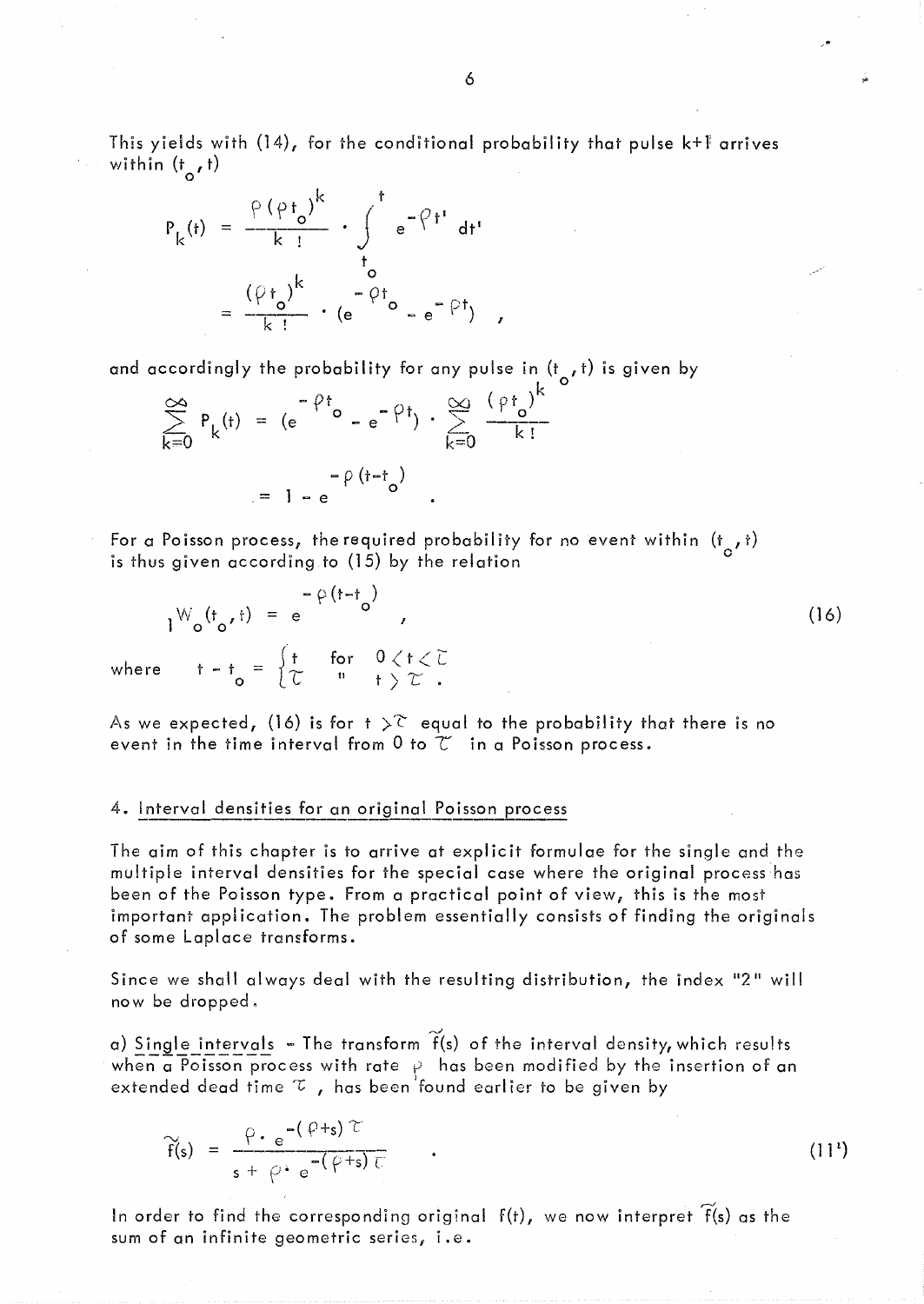$$
\widetilde{f}(s) = x_o \cdot \sum_{i=0}^{\infty} x^i = \frac{x_o}{1-x} \qquad (17)
$$

A comparison with (11') leads to

$$
x = -\frac{\rho}{s} \cdot e^{-(\rho+s)\tau}
$$
 (18)

and  $x_0 = \frac{y}{s} \cdot e^{-(y+s)/2} = -x$ ,

which permits us to write now

$$
\widetilde{f}(s) = -\sum_{j=1}^{\infty} x^{j} . \qquad (19)
$$

first ' Let us/determine the original corresponding to a single term  $\mathsf{x}^{\mathsf{T}}$  in (19):

$$
\mathcal{L}^{-1}\left\{ x^{j} \right\} = \mathcal{L}^{-1}\left\{ (-\rho \cdot e^{-\beta \mathcal{L}})^{j} \cdot \frac{e^{-j\mathcal{L}s}}{s^{j}} \right\} \quad .
$$

Since

$$
\mathcal{L}^{-1}\left\{\frac{1}{s^{j}}\right\} = U(t) \cdot \frac{t^{j-1}}{(j-1)!}, \quad \text{for} \quad j = 1, 2, ...,
$$

the shift rule

$$
\mathcal{L}^{-1}\left\{\widetilde{f}(s)\cdot e^{-\alpha s}\right\} = U(t-\alpha)\cdot f(t-\alpha) \quad , \text{ for } \alpha \geqslant 0,
$$

leads to the relation

o the relation  

$$
\mathcal{L}^{-1}\left\{x^{j}\right\} = U\left(t-j\tilde{L}\right) \cdot (-\rho \cdot e^{-\rho \tilde{L}})^{j} \cdot \frac{\left(t-j\tilde{L}\right)^{j-1}}{\left(j-1\right)!}
$$
(20)

This gives for the original density with (19)

$$
f(t) = -2^{-1} \left\{ \sum_{j=1}^{\infty} x^{j} \right\} = -\sum_{j} U(t-j\tilde{L}) \cdot (-\rho \cdot e^{-\tilde{L}})^{j} \cdot \frac{(t-j\tilde{L})^{j-1}}{(j-1)!}
$$
  

$$
= \rho \sum_{j=1}^{\infty} U(T_{j}) \cdot \frac{(-T_{j})^{j-1}}{(j-1)!} \cdot e^{-j\tilde{L}}.
$$
 (21)

where  $T_i \equiv \rho (t - i \tau)$ .

The notation adopted here is as close as possible to that used previously (e.g. in  $\lceil 5 \rceil$ ). The step function U ensures that  $\lceil \tau \rceil$  does not exceed t and thus in effect reduces the sum to a finite number of terms.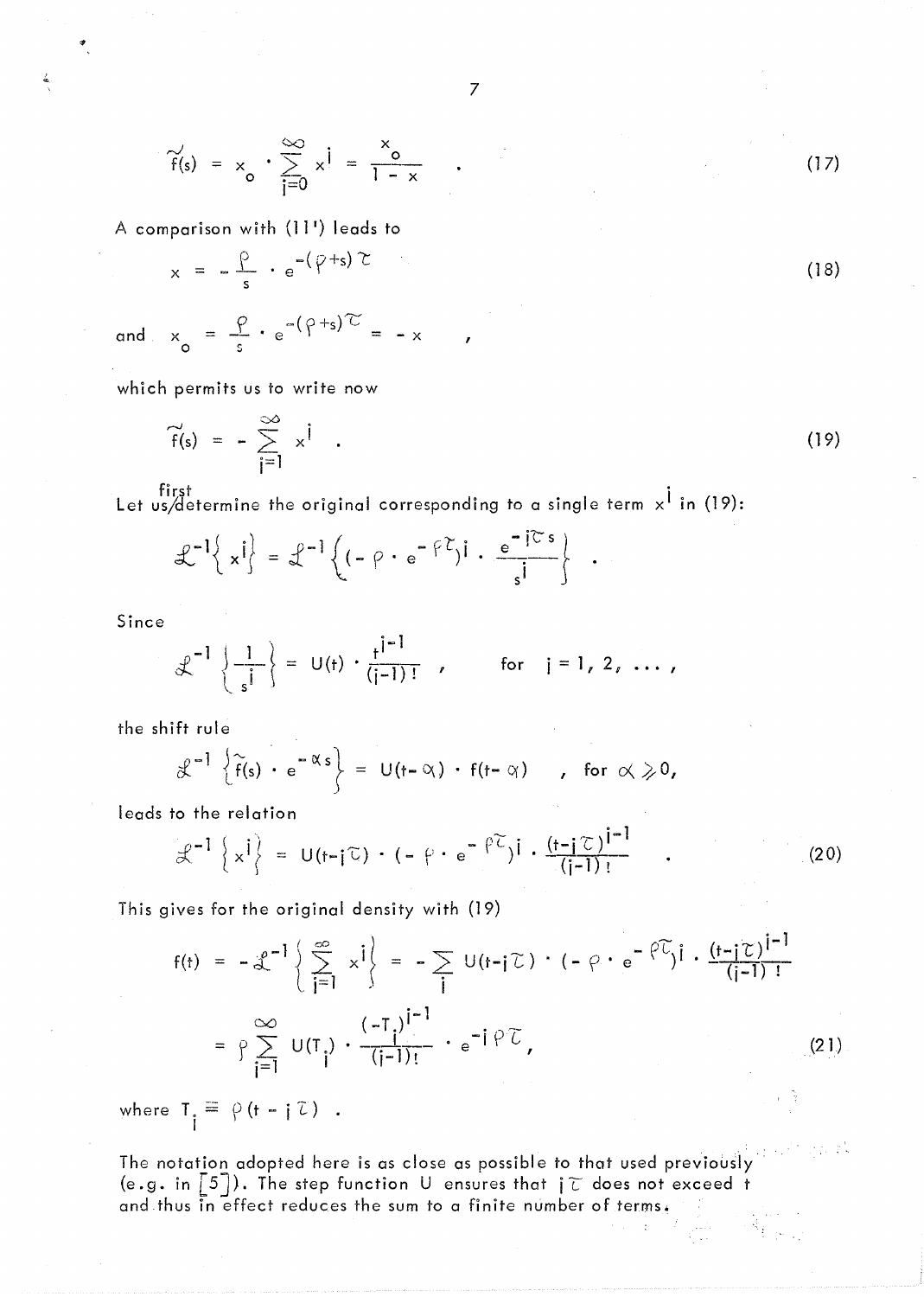Let us briefly look at the behaviour of f(t). For the different time intervals, the contributions may be split up as follows

$$
f(\overline{t}) = \begin{cases} 0 & \text{for } 0 \leq t \leq \mathbb{C} \\ \alpha_1 & \alpha_2 & \text{if } 2 \leq t \leq 2 \\ \alpha_1 + \alpha_2 & \text{if } 2 \leq t \leq 3 \\ \alpha_1 + \alpha_2 + \alpha_3 & \text{if } 3 \leq t \leq 4 \\ \alpha_1 + \alpha_2 + \alpha_3 + \alpha_4 & \text{if } 4 \in \mathbb{C} \quad t \leq 5 \end{cases}
$$

with 
$$
\alpha_1 = \rho \cdot \exp(-\rho \tau)
$$
  
\n
$$
\alpha_2 = -\rho^2 \cdot (t - 2\tau) \cdot \exp(-2\rho \tau)
$$
\n
$$
\alpha_3 = \frac{1}{2} \rho^3 \cdot (t - 3\tau)^2 \cdot \exp(-3\rho \tau)
$$
\n
$$
\alpha_4 = -\frac{1}{6} \rho^4 \cdot (t - 4\tau)^3 \cdot \exp(-4\rho \tau)
$$

We therefore expect f(t) to be constant within the interval  $\tau$   $t \leq 2$   $\tau$ and to decrease linearly between  $2^\tau$  and  $3^\tau$  to a fraction

$$
1 - \rho \tilde{c}^* \exp(-\rho \tilde{c}) \stackrel{\sim}{=} 1 - \rho \tilde{c}
$$
 of its initial value.

This theoretical shape of the interval density f(t) is very well confirmed by direct experimental measurements, as can be seen from fig.  $3a$ .

b) Multiple intervals  $-$  As has been mentioned in chapter 2 already, the "history" of the process prior to the last interval has no influence whatsoever on the occurrence of the later events. Therefore; the contributions to multiple intervals are independent, and the density for a k-fold interval is given by the k~fold self-convolution of f, as stated in (1). For the transform, this results in

$$
\widetilde{f}_{k}(s) = \widetilde{f}(s) , \qquad \text{for} \quad k \geqslant 1 ,
$$

where  $f_1$  is identified with f.

 $\overline{a}$ 

For our original Poisson process, this leads with (17) to

$$
\widetilde{f}_k(s) = \left(\frac{-x}{1-x}\right)^k \tag{22}
$$

Using the relation (compare e.g.  $\begin{bmatrix} 6 \end{bmatrix}$ , p. 10)

$$
\frac{1}{(1-x)^k} = \sum_{j=0}^{\infty} {k+j-1 \choose j} \cdot x^j , \qquad \text{for } x^2 < 1 , \qquad (23)
$$

..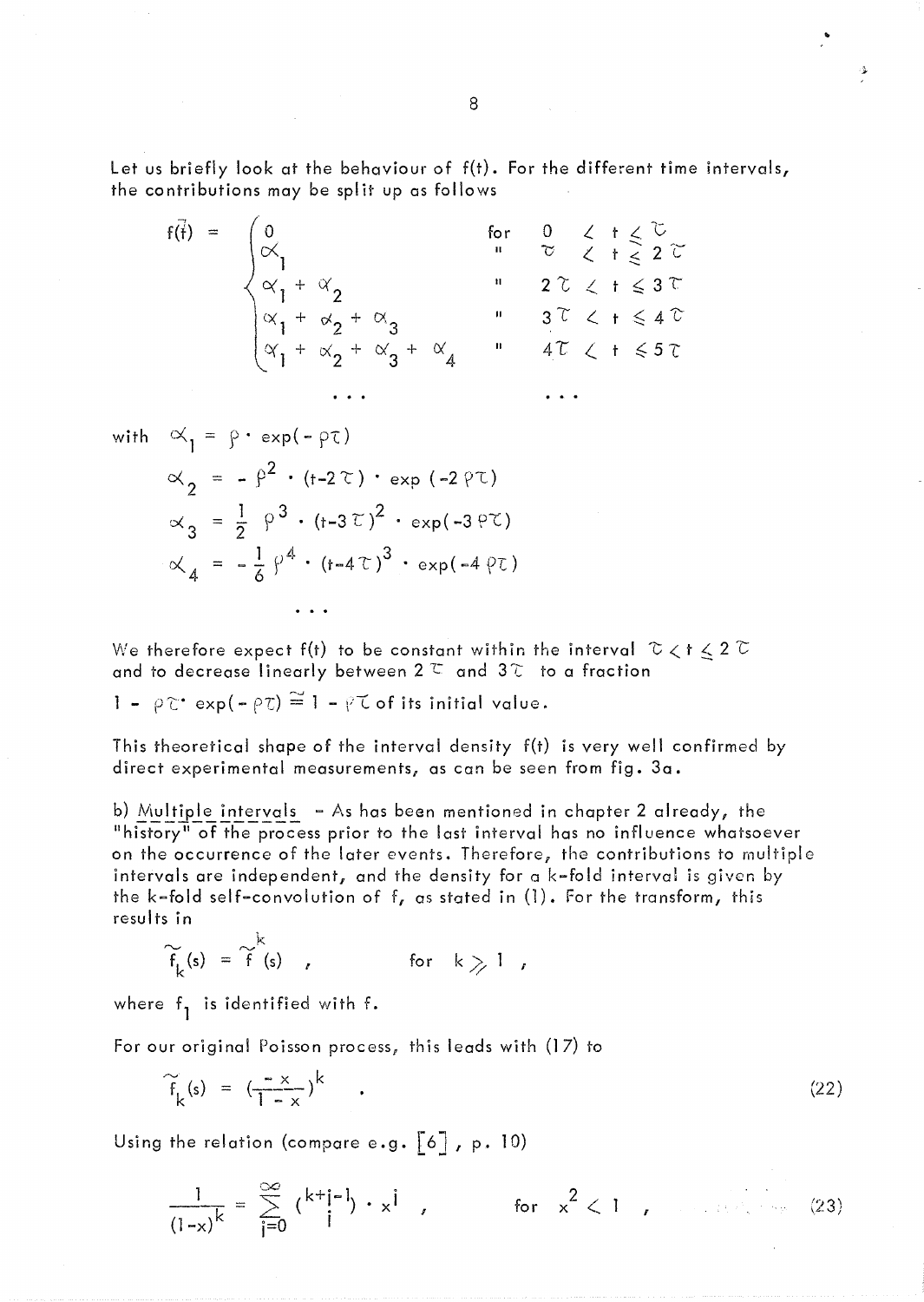

8a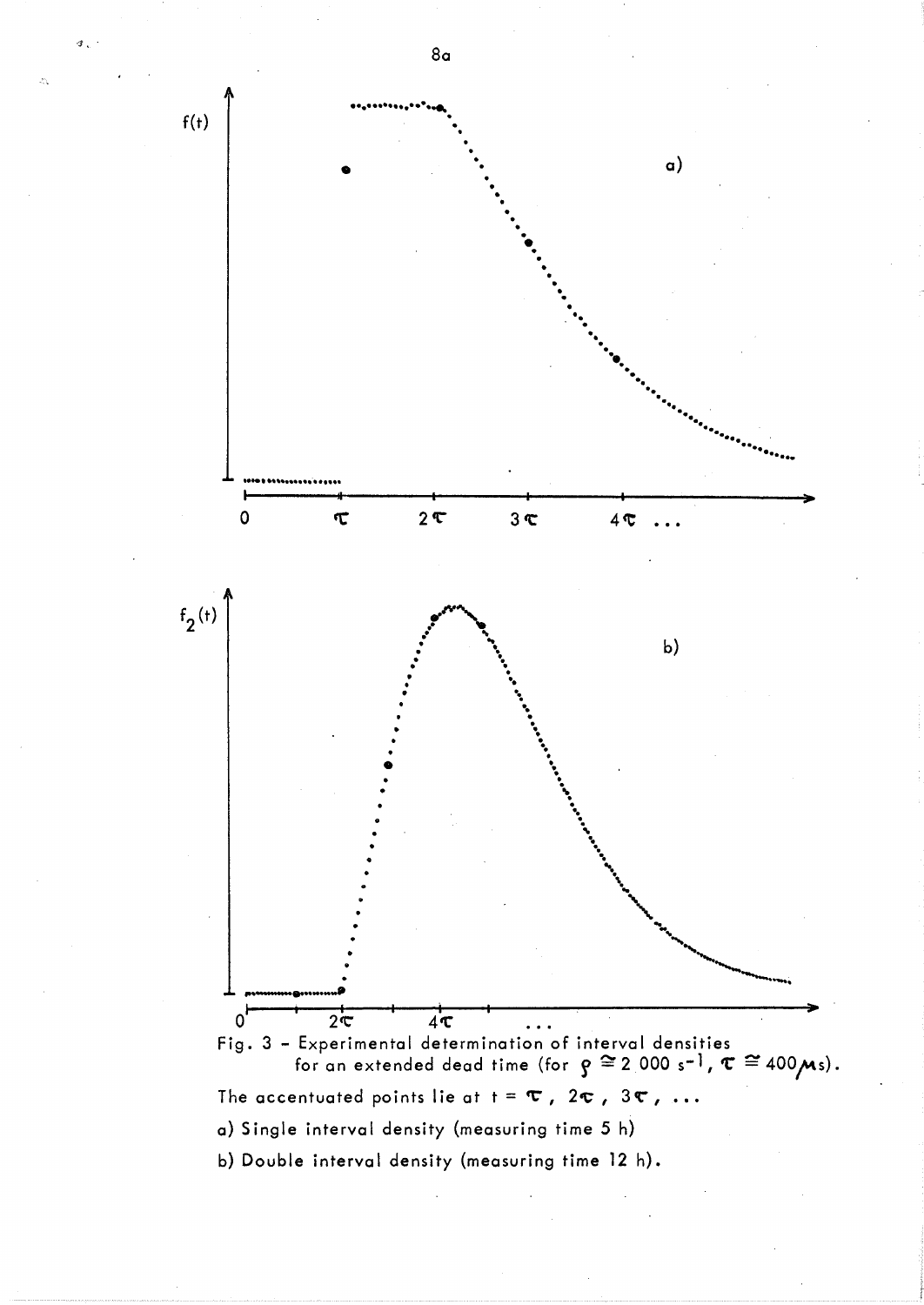9 政权。

this can be written as

1·.

 $\mathcal{A}_{\mathcal{A}}$ 

$$
\widetilde{f}_{k}(s) = (-1)^{k} \sum_{j=0}^{\infty} {k+j-1 \choose j} \cdot x^{k+j} \qquad . \tag{24}
$$

But according to (20), we have the correspondence

$$
\mathcal{L}^{-1}\left\{x^{k+i}\right\} = U\left(t-\left[k+i\right]\right)\mathcal{L}\right\} \cdot (-\rho \cdot e^{-\rho \zeta} k+i \cdot \frac{\left(t-\left[k+i\right]\right)\mathcal{L}\right)^{k+i-1}}{\left(k+i-1\right) \mathcal{L}}
$$
\n
$$
= U\left(T_{k+i}\right) \cdot (-1)^{k+i} \cdot \rho \cdot \frac{T_{k+i-1}^{k+i-1}}{\left(k+i-1\right) \mathcal{L}} \cdot e^{-\left(k+i\right) \mathcal{L}\right)} \tag{25}
$$

Therefore; (24) now turns out to be

$$
f_{k}(t) = \sum_{j=0}^{\infty} (-1)^{j} \cdot {k^{+}j^{-} \choose j} \cdot U(T_{k+j}) \cdot \hat{y} \cdot \frac{T_{k+j-1}^{k+j-1}}{(k+j-1)!} \cdot e^{-(k+j)\hat{y} \hat{y}}.
$$

Finally, with the new summation index  $i' = k+j$  and by applying the well-known identity

$$
\binom{n}{k} \equiv \binom{n}{n-k}
$$

for the binomial coefficients; the density for the k-fold interval can also be written in the form (the prime in j' is dropped again)

$$
f_{k}(t) = \rho \cdot (-1)^{k-1} \sum_{j=k}^{J} \cdot (\frac{j-1}{k-1}) \cdot \frac{(-1)^{j-1}}{(j-1)!} e^{-j\varphi}.
$$
 (26)

 $\sim$  1

where  $k=1, 2, 3, \ldots$ , and  $J=\begin{bmatrix} t/\mathbb{C} \end{bmatrix}$  is the largest integer below  $t/\mathbb{C}$ . For  $J \leq k$ , the density  $f_k(t)$  should be taken as zero. It is easy to verify that k=l brings us back to (21).

In particular, for the density of double intervals, (26) gives readily

$$
f_{2}(t) = \begin{cases} 0 & \text{for } 0 < t \leq 2 \ \mathbb{C} \\ \beta_{2} & \text{if } 2 \mathbb{C} < t \leq 3 \ \mathbb{C} \\ \beta_{2} + \beta_{3} & \text{if } 3 \mathbb{C} < t \leq 4 \ \mathbb{C} \\ \beta_{2} + \beta_{3} + \beta_{4} & \text{if } 4 \mathbb{C} < t \leq 5 \ \mathbb{C} \\ \beta_{2} + \beta_{3} + \beta_{4} + \beta_{5} & \text{if } 5 \mathbb{C} < t \leq 6 \ \mathbb{C} \\ \cdots & \cdots & \cdots \end{cases}
$$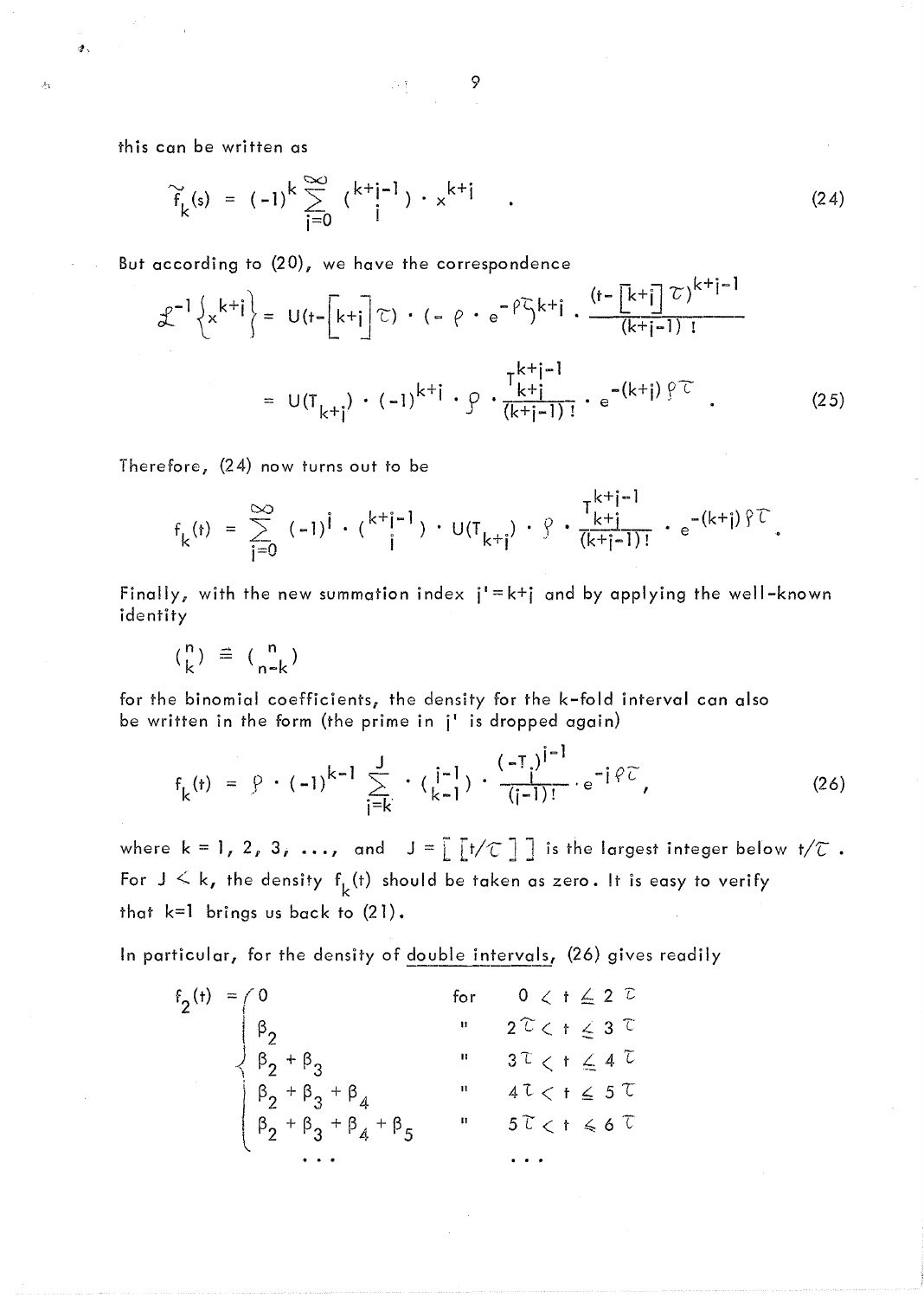with 
$$
\beta_2 = \beta^2 \cdot (t - 2\tau) \cdot \exp(-2\gamma\tau)
$$
  
\n $\beta_3 = -\gamma^3 \cdot (t - 3\tau)^2 \cdot \exp(-3\gamma\tau)$   
\n $\beta_4 = \frac{1}{2} \gamma^4 \cdot (t - 4\tau)^3 \cdot \exp(-4\gamma\tau)$   
\n $\beta_5 = -\frac{1}{6} \gamma^5 \cdot (t - 5\tau)^4 \cdot \exp(-5\gamma\tau)$ 

This density also, which rises linearly in the interval  $2\ell \leq t \leq 3\gamma$  is well verified experimentally (fig. 3b).

In general, the k-fold interval density (26) is described by a polynomial in t, the degree of which depends on the range of t itself. In particular, for the first time interval after the dead time of total length  $k\bar{\mathfrak{c}}$ , i.e. in the range  $k\tau$   $\leq$   $k$   $\leq$   $(k+1)\tau$ , the probability density is given by

$$
f_{k}(t) = \rho^{k} \cdot \frac{(t - k\tau)^{k-1}}{(k-1)!} \cdot e^{-k} \cdot \rho \tau
$$
 (27)

If the interval chosen is characterized by the quantity J as defined above, the degree of the polynomial in this interval is determined by

 $C = \begin{cases} 0 & \text{for} & J \neq k \\ J-1 & \text{if} & J \geq k \end{cases}$ J  $\rangle_{\!\scriptscriptstyle\chi}$  k  $\scriptscriptstyle\chi$ (28)

#### 5. Determination of the moments

In what follows, we shall restrict ourselves to determining the first few moments. Nevertheless, the method of calculating them by means of their transforms is quite general and moments of higher order may, if needed, be obtcined along the same lines.

We realize, of course, that on the grounds on  $(1)$  it would be sufficient to determine the moments for a single interval, since their combination for multiple convolutions is well known. For checking purposes, however,  $\sim$ we prefer to derive here the relevant expressions directly for the multiple. intervals.\*)

As is well known, the ordinary moments  $m_{\rm g}(t)$  of a random variable it can be r obtained directly from the transformed density  $f(s)$  by differentiation, since

$$
m_r(t) = (-1)^r \cdot \frac{d^r \widetilde{f}(s)}{ds^r} \bigg|_{s=0} \qquad (29)
$$

Instead of the sum  $(19)$ , we derive from  $(22)$  another form which is equivalent, but more useful for the present purpose, namely

-:)~~~~:-~eaders who aroe~~ter.ested in a simple derivCltlon may alw0.}'5 a~sume  $k=1$  in what follows, avoiding thereby some of the more troublesome transformations.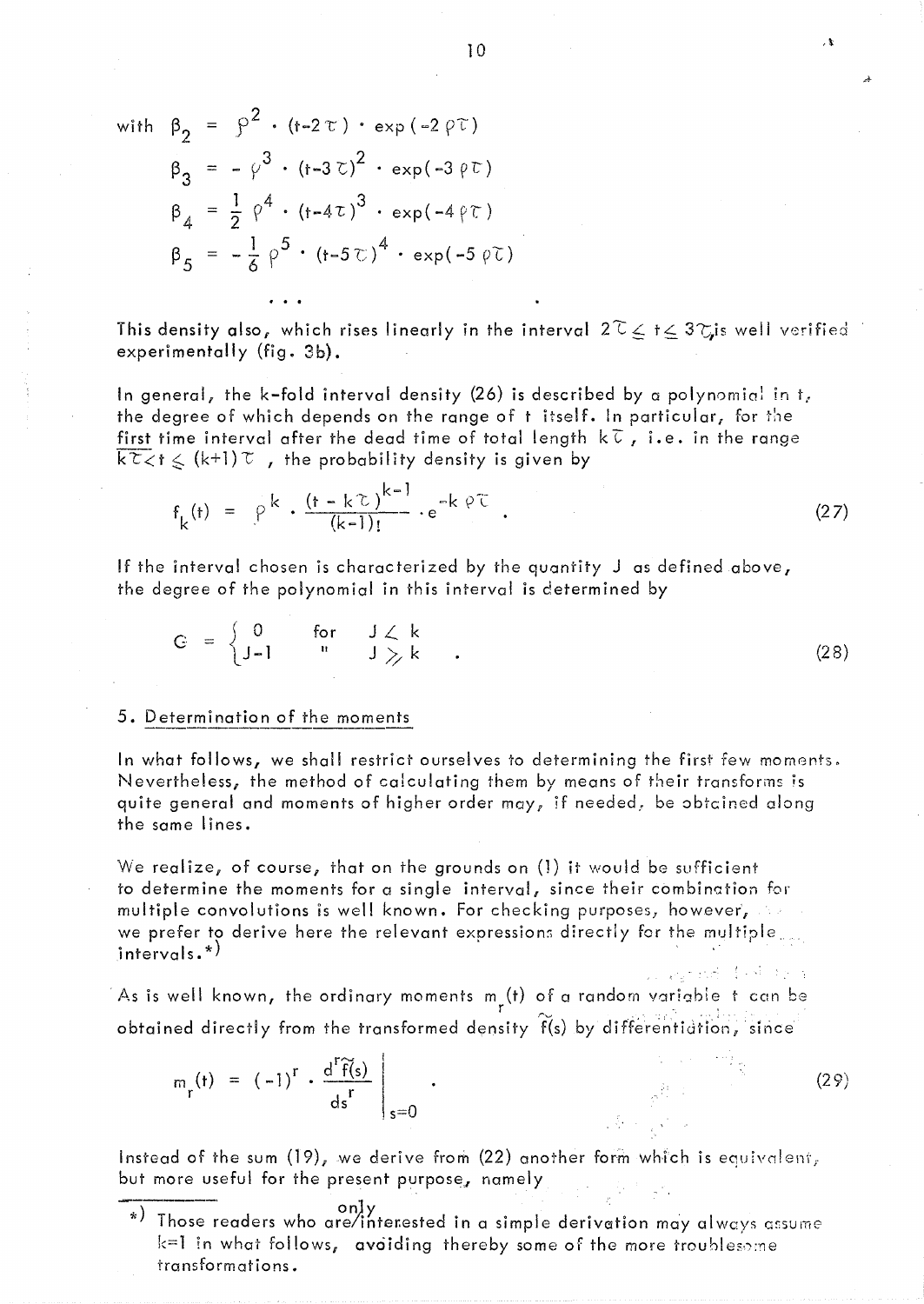$$
\widetilde{f}_{k}(s) = \left(\frac{-x}{1-x}\right)^{k} = \left(\frac{1}{1-\frac{1}{x}}\right)^{k} = \left(\sum_{j=0}^{\infty} x^{-j}\right)^{k} \quad . \tag{30}
$$

Inserting x, as defined by (18), leads to

$$
\widetilde{f}_{k}(s) = \left[ \sum_{j=0}^{\infty} \left( \frac{-s}{\rho} \right)^{j} \cdot e^{j(\rho+s)\overline{C}} \right]^{k}
$$
\n
$$
= \left[ \sum_{j=0}^{\infty} (-R)^{j} \cdot s^{j} \cdot (1+s_{j}\overline{C} + s^{2} \frac{1^{2} \overline{C}^{2}}{2} + \dots) \right]^{k}, \tag{31}
$$

where  $R = \frac{1}{\sigma} \cdot e^{\beta \mathcal{T}}$ 

 $\frac{1}{2}$ 

If we restrict ourselves to the moments up to order r=3, a power series expansion of (31) as far as  $\frac{3}{\text{s}}$  is sufficient. This first leads us to

$$
\widetilde{f}_{k}(s) = \left[1 - Rs \cdot (1 + s \overline{\mathcal{L}} + s^{2} \overline{\mathcal{L}}^{2}/2 + ...) + (Rs)^{2} \cdot (1 + 2s \overline{\mathcal{L}} + ...) - (Rs)^{3} \cdot (1 + ...)\right]^{k}
$$
\n
$$
= \left[1 - s \cdot R + s^{2} \cdot R(R - \mathcal{L}) - s^{3} \cdot R(R^{2} - 2R\mathcal{L} + \mathcal{L}^{2}/2) + ... \right]^{k}
$$

Applying the results (A5) derived in the Appendix with

$$
\alpha_1 = -R
$$
  
\n
$$
\alpha_2 = R \cdot (R - \tau)
$$
  
\n
$$
\alpha_3 = -R \cdot (R^2 - 2R \tau + \tau^2/2)
$$

the transform can be reduced to the following power series in s:

$$
\widetilde{f_k}(s) = 1 - s \cdot kR + s^2 \cdot kR \left(\frac{k+1}{2}R - \tau\right)
$$
  
- s<sup>3</sup> \cdot kR \left[ \frac{(k-1) (k-2)}{6} R^2 + (k-1) R (R - \tau) + (R^2 - 2R \tau + \frac{\tau^2}{2}) \right]

From this and (29), we finally obtain for the moments

$$
m_0(t) = 1
$$
  
\n
$$
m_1(t) = k \cdot R
$$
  
\n
$$
m_2(t) = kR \cdot [(k+1)R - 2\overline{t}]
$$
  
\n
$$
m_3(t) = kR \cdot [(k^2+3k+2)R^2 - 6(k+1)R\overline{t} + 3\overline{t}^2].
$$
\n(32)

anan<br>Sababara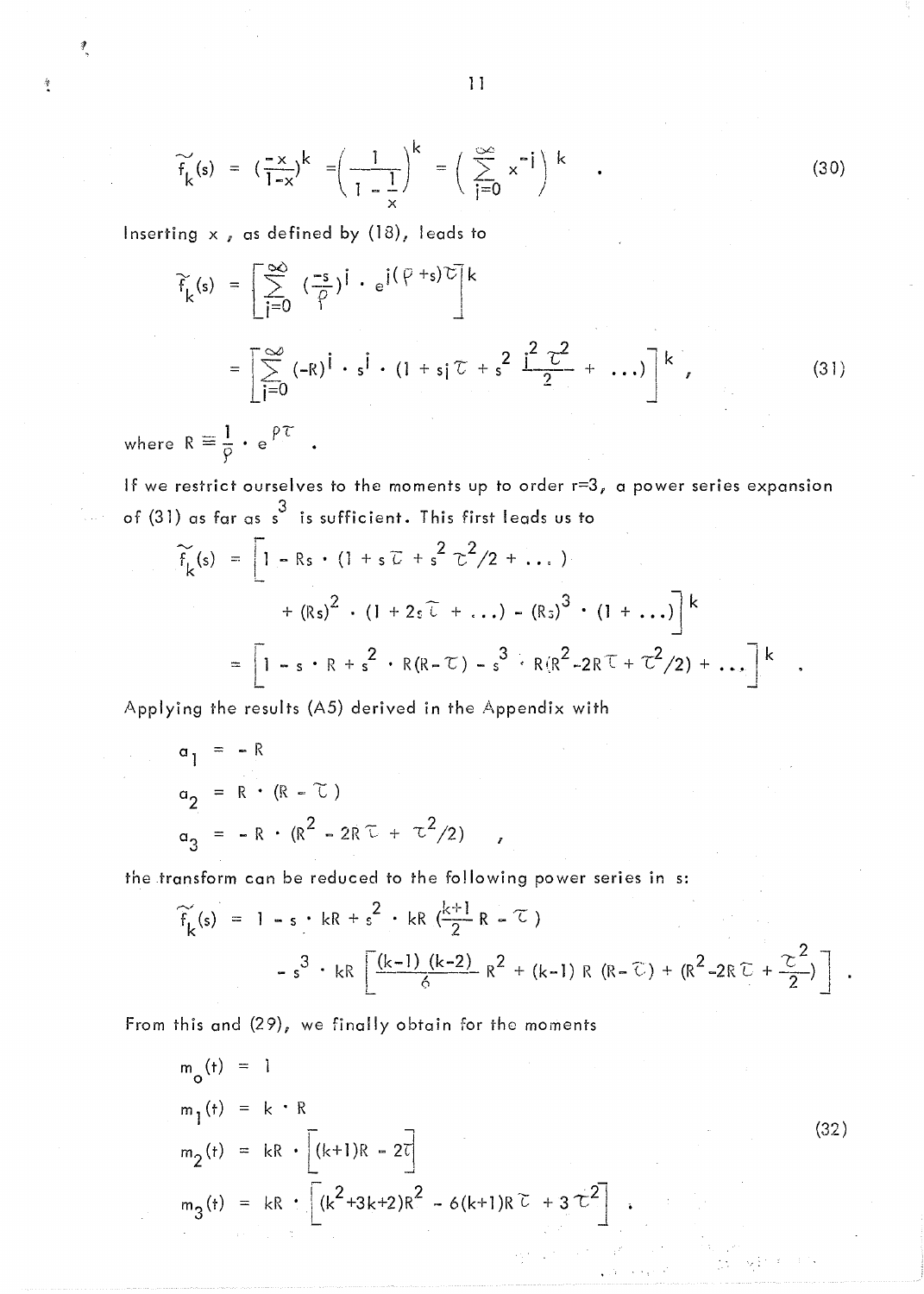For the central moments, this gives

$$
\mu_2(t) = m_2(t) - m_1^2(t) = kR (R - 2\tau)
$$
  
\n
$$
\mu_3(t) = m_3(t) - 3 m_1(t) \cdot m_2(t) + 2 m_1^3(t)
$$
  
\n
$$
= kR \cdot (2 \cdot R^2 - 6 \cdot R \tau + 3 \cdot \tau^2)
$$
 (33)

This result for the multiple intervals confirms tbat the central moments up to third order are additive for convolutions, as we would have expected (cf. e.g.  $\begin{bmatrix} 7 \\ 7 \end{bmatrix}$ , p. 88).

A comparison with the corresponding interval distribution for a non-extended dead time is quite instructive. For an original Poisson process with rate  $\rho$ , the single interval distribution is known to be  $\lceil 4 \rceil$  a simple shifted exponential

$$
\mathbf{F}(t) \bigg]_{\text{non}} = U(t - \tau) \cdot \rho \cdot e^{-\rho(t - \tau)} \qquad (34)
$$

The respective results for some moments and combinations of them for the two types of dead times are collected in table 2.

type of  
\ndead time 
$$
\tau
$$
  
\nnon-extended  
\n $\frac{1}{p} + \tau$   
\n $1/\rho^2$   
\n $2/\rho^3$   
\n $2/\rho^3$   
\n $(1 + \rho\tau)^{-2}$   
\n $1 - \frac{2\tau}{R}$   
\n $(2R^2 - 6R\tau + 3\tau^2)$   
\n $1 - \frac{2\tau}{R}$   
\n $(2R^2 - 6R\tau + 3\tau^2)^2$   
\n $1 - \frac{2\tau}{R}$   
\n $(2R^2 - 6R\tau + 3\tau^2)^2$   
\n $1 - \frac{2\tau}{R}$   
\n $(2R^2 - 6R\tau + 3\tau^2)^2$ 

Table 2 - Comparison of some characteristic data of the interval distributions;

with 
$$
R = \frac{1}{\rho} \exp(\rho \tau)
$$

 $\mathbb T$  It is interesting to note that although the first three moments given above are all larger in the extended than in the non-extended case, the opposite is true for the relative variance  $\mu_2/m_1^2$  and for the skewness  $\mu_3^2/\mu_2^3$ . By elementary, but sometimes lengthy series expansions, the following results for the differences may be derived

$$
(m_1)_{ext} - (m_1)_{non} \le x^2/2 \varphi
$$
  
\n
$$
(w_2)_{ext} - (w_2)_{non} \le x^3/(3 \varphi^2)
$$
  
\n
$$
(w_3)_{ext} - (w_3)_{non} \le x^4/(4 \varphi^3)
$$
  
\n
$$
(w_2/m_1^2)_{ext} - (w_2/m_1^2)_{non} \le -x^2
$$
  
\n
$$
(w_3^2/w_2^3)_{ext} - (w_3^2/w_2^3)_{non} \le -4x^3
$$
 (35)

where only the first non-vanishing term in a series expansion for the dimensionless quantity  $x \equiv \rho \tau$  is given. quantity  $x \equiv \varphi \tau$  is given.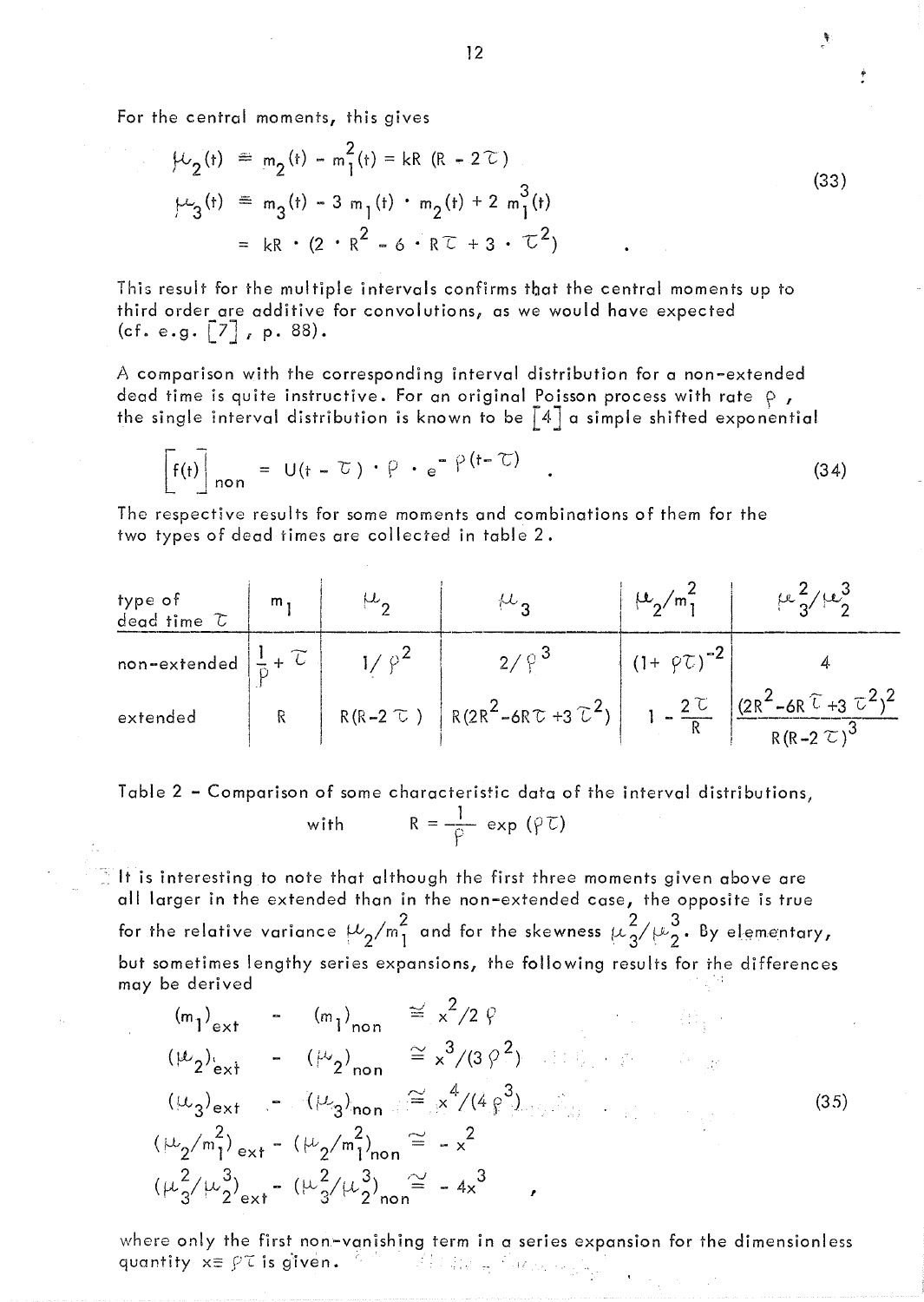空

In particular**,** of course, the expressions for m<sub>1</sub>(t) also lead us to the well–known<br>correction formulae for the count rates. Since the output count rate r is given by

$$
r = 1/m_1
$$

we obtain

 $-$  for a non-extended dead time  $\tau$  :

$$
r_{\text{non}} = \frac{1}{1/\rho + \tau} = \frac{\rho}{1 + \rho \tau} \tag{36}
$$

- for an extended dead time  $\widetilde{\mathcal{L}}$  :

$$
r_{ext} = 1/R = \rho \cdot e^{-\beta \tau}.
$$
 (37)

## APPENDIX

1. Coefficients for an expanded multinomial

We consider the polynomial  $(k = 0, 1, 2, ...)$ 

$$
P(x) = (1 + a_1 x + a_2 x^2 + \dots + a_j x^j + \dots)^k
$$
  
= 1 + A\_1 x + A\_2 x^2 + \dots + A\_n x^n + \dots (A1)

The problem now consists of determining the coefficients  $A_n$  of the resulting power series in x. In the reference manuals we have readily at hand here, no general expression of the form

$$
A_n = f(a_1, a_2, \ldots, a_n; k)
$$

could be found, relating the new with the old coefficients  $a_i$  , which are supposed to be known.

Since the problem is seemingly of an elementary nature and may easily turn up again in other circumstances, we decided to determine explicit expressions for the first few coefficients  $A_{\mathbf{n}}^{\dagger}$  .

For this purpose, let us compare (A 1) with the general multinomial

$$
Q = (y_o + y_1 + y_2 + \dots + y_m)^{k}
$$
  
=  $\sum_{(r_i)} (y_{r_1} + y_{r_2} + \dots + y_{r_m}) \underbrace{\prod_{j=0}^{m} y_j^{r_j}}_{j=0}$ 

 $\sim$  (A2)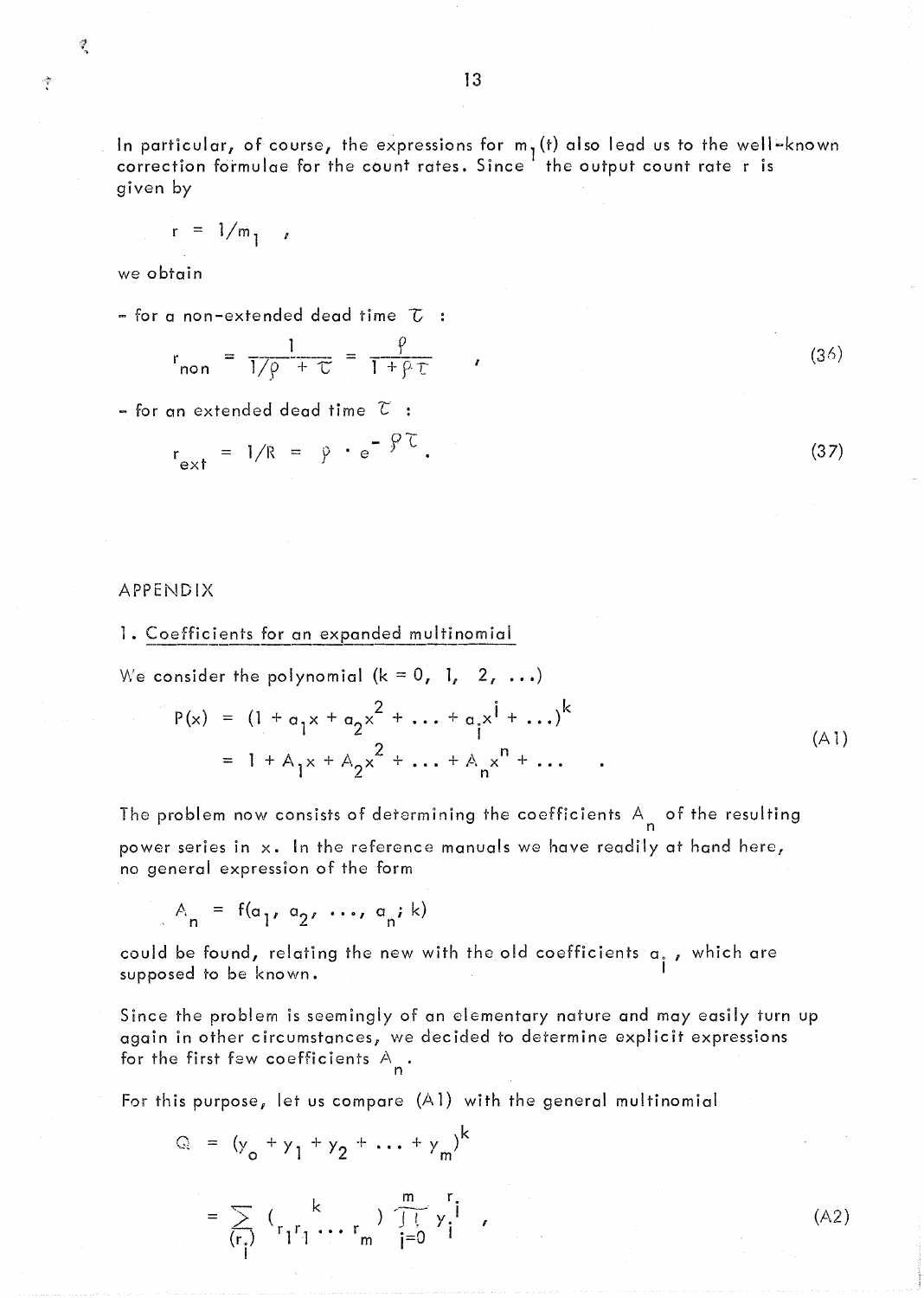where the sum has to be extended over all combinations (r.) for which the condition I

$$
\sum_i r_i = k
$$

is satisfied and where the multinomial coefficients are given by

$$
\binom{k}{r_1 r_2 \cdots r_m} \equiv \frac{k!}{\prod_{\substack{m\\j=0 \ 1}}^m r_j!}
$$

By choosing especially

$$
y_i = a_i \cdot x^i ,
$$

 $P(x)$  can be identified with Q and is then given by

$$
P(x) = \sum_{\begin{subarray}{c}r\\r\end{subarray}} {k \choose r_0 r_1 \cdots} \cdot \overline{\int_{i}^{r} a_i}^r \cdot x^{i+r} i \quad . \tag{A3}
$$

The coefficients in (A1) are obtained by collecting all combinations of  $r_i$ (subject to the condition  $\sum_{i} r_i = k$ ) which lead to the same power of x. I The exponent of x is given by  $\sum i \cdot r_i$  as can be seen from (A3).

This leads us to consider the combinations enumerated in table  $AI$ .

D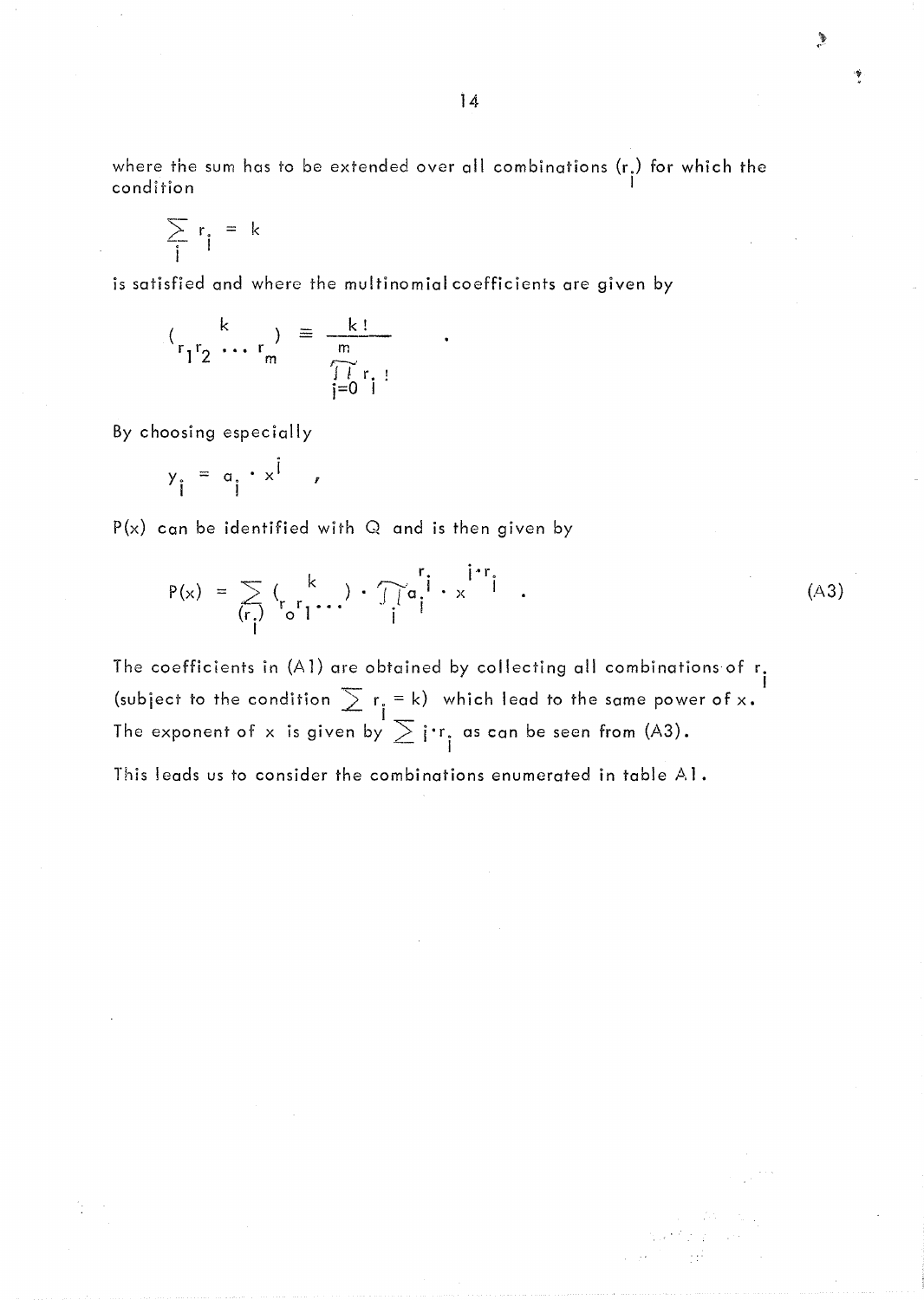| $\sum \mathbf{i}^{\boldsymbol{\cdot} \mathbf{r}}$ i | $r_{\circ}$                                                           | $r_1$                                                                                    | r <sub>2</sub>                                                                                          | r <sub>3</sub>                                                                                                | $r_{4}$                                                                                                | $r_{5}$                                                                            | $\rightarrow$ $\rightarrow$ $\rightarrow$ | k<br>$r_o r_l$                                                                                                                |
|-----------------------------------------------------|-----------------------------------------------------------------------|------------------------------------------------------------------------------------------|---------------------------------------------------------------------------------------------------------|---------------------------------------------------------------------------------------------------------------|--------------------------------------------------------------------------------------------------------|------------------------------------------------------------------------------------|-------------------------------------------|-------------------------------------------------------------------------------------------------------------------------------|
| $\circ$                                             | $\mathsf k$                                                           |                                                                                          |                                                                                                         |                                                                                                               |                                                                                                        |                                                                                    |                                           | 1                                                                                                                             |
| Ţ                                                   | $k-1$                                                                 | 1                                                                                        |                                                                                                         |                                                                                                               |                                                                                                        |                                                                                    |                                           | $\mathbf k$                                                                                                                   |
| $\overline{2}$                                      | $k-2$<br>$k-1$                                                        | $\overline{2}$<br>$\overline{0}$                                                         | $\frac{0}{1}$                                                                                           |                                                                                                               |                                                                                                        |                                                                                    |                                           | $k(k-1)/2$<br>k                                                                                                               |
| 3                                                   | $k - 3$<br>$k = 2$<br>$k-1$                                           | 3 <sup>1</sup><br>$\blacksquare$<br>$\mathbf 0$                                          | $\boldsymbol{0}$<br>$\mathbf{I}$<br>$\pmb{0}$                                                           | $\hat{O}$<br>$\mathbf 0$<br>$\mathbf{I}$                                                                      |                                                                                                        |                                                                                    |                                           | $k(k-1)(k-2)/6$<br>$k(k-1)$<br>k                                                                                              |
| 4                                                   | $k - 4$<br>$k = 3$<br>$k = 2$<br>$k-2$ 0<br>$k-1$                     | 4<br>$\overline{2}$<br>$\sim 1$<br>$\overline{0}$                                        | $\boldsymbol{0}$<br>$\mathbf{l}$<br>$\pmb{\mathrm{O}}$<br>$\overline{2}$<br>$\overline{0}$              | $\mathbf 0$<br>$\pmb{0}$<br>$\mathbf{I}$<br>$\mathbf 0$<br>$\Omega$                                           | $\boldsymbol{0}$<br>$\overline{0}$<br>${\bf 0}$<br>$\pmb{0}$<br>1                                      |                                                                                    |                                           | k(k-1) (k-2) (k-3)/24<br>k(k-1) $(k-2)/2$<br>$k(k-1)$<br>$k(k-1)/2$<br>k                                                      |
| 5                                                   | $k - 5$<br>$k-4$<br>$k = 3$<br>$k-3$<br>$k = 2$<br>$k = 2$<br>$k - 1$ | 5<br>3<br>$\overline{2}$<br>$\mathbb{R}$<br>$\mathbb{R}$<br>$\boldsymbol{0}$<br>$\Omega$ | $\overline{0}$<br>$\mathbf{I}$<br>$\pmb{0}$<br>$\overline{2}$<br>$\pmb 0$<br>$\frac{1}{4}$<br>$\bullet$ | $\mathbf{0}$<br>$\pmb{0}$<br>$\mathbf{1}$<br>$\mathbf{0}$<br>$\mathbf{0}$<br>$\mathbf{I}$<br>$\boldsymbol{0}$ | $\overline{0}$<br>$\mathbf{0}$<br>$\bf{0}$<br>$\mbox{O}$<br>$\mathbf{I}$<br>$\Omega$<br>$\overline{0}$ | 0<br>$\mathbf 0$<br>$\boldsymbol{0}$<br>$\bf{0}$<br>$\mathbf 0$<br>$\bigcirc$<br>l |                                           | k(k-1) (k-2) (k-3) (k-4)/120<br>k(k-1) (k-2) (k-3)/6<br>$k(k-1)$ $(k-2)/2$<br>$k(k-1)$ $(k-2)/2$<br>$k(k-1)$<br>$k(k-1)$<br>k |

Table A1 - Possible combinations of r. which result in the same power of x in  $(A3)_r$  together with the corresponding multinomial coefficients

By means of table A1 and equation (A3), the coefficients  $A\!$  are now easily  $f_{\rm sound}$  by the sum found by the sum

$$
A_n = \sum_{\{r_i\}} {k \choose r_i r_1 \cdots} \cdot \prod_{i=1}^{r} a_i
$$
\nwhere  $\sum_{i} i \cdot r_i = n$  is constant. (A4)

The result for the first five coefficients is therefore

$$
A_{1} = k \cdot a_{1} ,
$$
\n
$$
A_{2} = {k \choose 2} \cdot a_{1}^{2} + k \cdot a_{2} ,
$$
\n
$$
A_{3} = {k \choose 3} \cdot a_{1}^{3} + 2 {k \choose 2} \cdot a_{1} a_{2} + k \cdot a_{3} ,
$$
\n
$$
A_{4} = {k \choose 4} \cdot a_{1}^{4} + 3 {k \choose 3} \cdot a_{1}^{2} a_{2} + 2 {k \choose 2} \cdot a_{1} a_{3} + {k \choose 2} \cdot a_{2}^{2} + k \cdot a_{1}^{4} ,
$$
\n
$$
A_{5} = {k \choose 5} \cdot a_{1}^{5} + 4 {k \choose 4} \cdot a_{1}^{3} a_{2} + 3 {k \choose 3} \cdot a_{1}^{2} a_{3} + 3 {k \choose 3} \cdot a_{1} a_{2}^{2} + 2 {k \choose 2} \cdot a_{1} a_{4} + 2 {k \choose 2} \cdot a_{2} a_{3} + k \cdot a_{5} .
$$
\n(A5)

A simple law for the formation of the coefficients does not appear yet and is in fact not very likely to exist at cll.

15

*rj*  !".

f l<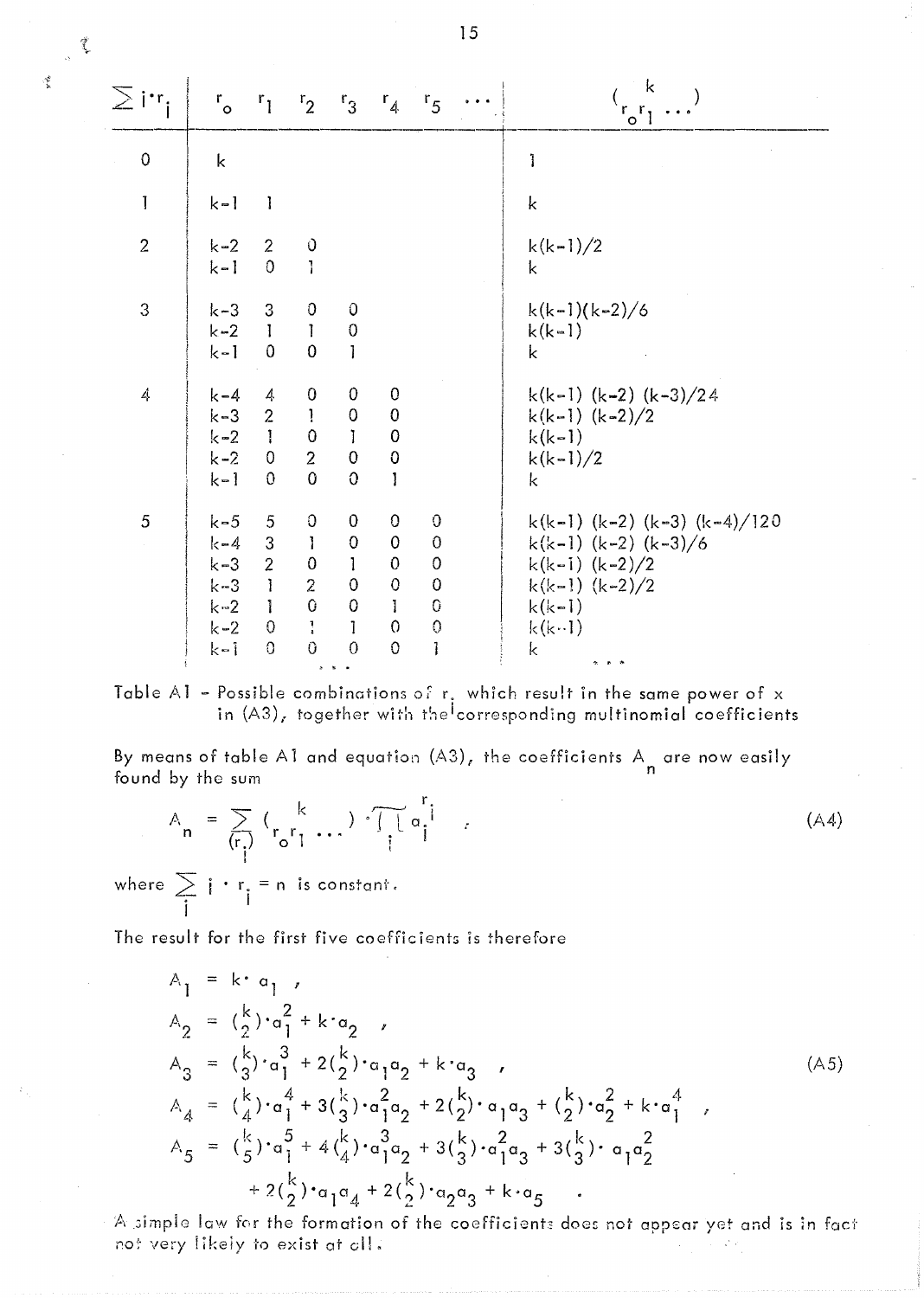### 2. On the position of the maximum density

For multiple intervals (k  $\geqslant 2$ ), the question may arise of determining the position of the maximum value for  $f_k(t)$ . Unfortunately, the answer is not quite straightforward.

Our main aim is to show in this section that the maximum can never appear before the third time interval of width  $\tilde{c}$  after the end of the dead time. In other words, the maximum can only occur for t in the range  $(k+2)$   $\tau$   $\zeta$   $\uparrow$   $\zeta$   $(k+3)$   $\tau$  , or later.

Let us consider the first interval after the dead time. The corresponding density  $f_k(t)$  for the k-fold interval has been given in (27). For determining

the maximum, we consider its derivative

$$
f_{k}^{(t)} = \frac{\rho^{k}}{(k-2)!} \cdot (t - k\tau)^{k-2} \cdot e^{-k\beta \tau}.
$$
 (A6)

Whereas for k=2 we have  $f_k^i = \rho^2 \cdot \exp(-2 \rho \tilde{c})$ , which is always positive, the case  $k > 2$  yields for  $f_L^1(t) = 0$  the condition  $t = k \; \tilde{l}$  . But this is the beginning of the interval in question where f starts from zero. Therefore, no maximum Can possibly exist in this range.

For the second interval, the density  $(26)$  is given by

$$
f_k(t) = \rho^k \cdot \frac{(t - k\tau)^{k-1}}{(k-1)!} \cdot e^{-k\varphi\tau} - \rho^{k+1} \cdot k \cdot \frac{(t - \lfloor k+1 \rfloor \tau)^k}{k!} e^{-(k+1)\varphi\tau}
$$

This IGads to the derivative

$$
f_{k}^{1}(t) = \frac{\varphi^{k}}{(k-2)!} \cdot e^{-k\varphi^{2}} \left\{ \left(t - k\tau\right)^{k-2} - \frac{k}{k-1} \cdot \varphi \cdot \left(t - \left[k+1\right]\tau\right)^{k-1} \cdot e^{-\varphi^{2}} \right\}, (A7)
$$
\n
$$
(k+1)\tilde{L} \leq k \leq (k+2)\tilde{L}
$$

with  $(k+1)\stackrel{\sim}{\leftarrow}$   $\langle$  t  $\leq$   $(k+2)\stackrel{\sim}{\leftarrow}$ .

For an extremum, the curly bracket must vanish. By putting

$$
\varphi \overline{c} \equiv x \quad \text{and}
$$
\n
$$
\varphi \left( t - \left[ k + 1 \right] \overline{c} \right) \equiv y ,
$$
\nwhere now  $0 < y \leq x ,$ 

Y }'

we obtain rhe condition for an extremum in the form

$$
(y + x)^{k-2} = \frac{k}{k-1} \cdot y^{k-1} \cdot e^{-x}
$$
  
\n
$$
h(y) = \frac{1}{2} \cdot (1 + \frac{x}{2})^{k-2} = \frac{k}{k-1} \cdot e^{-x}
$$
 (A8)

or

We remark that h(y) is a monotonically decreasing function of y. If we can prove that h(y) always exceeds the constant  $(k/k-1)$  exp(-x), it is evident

3

Ã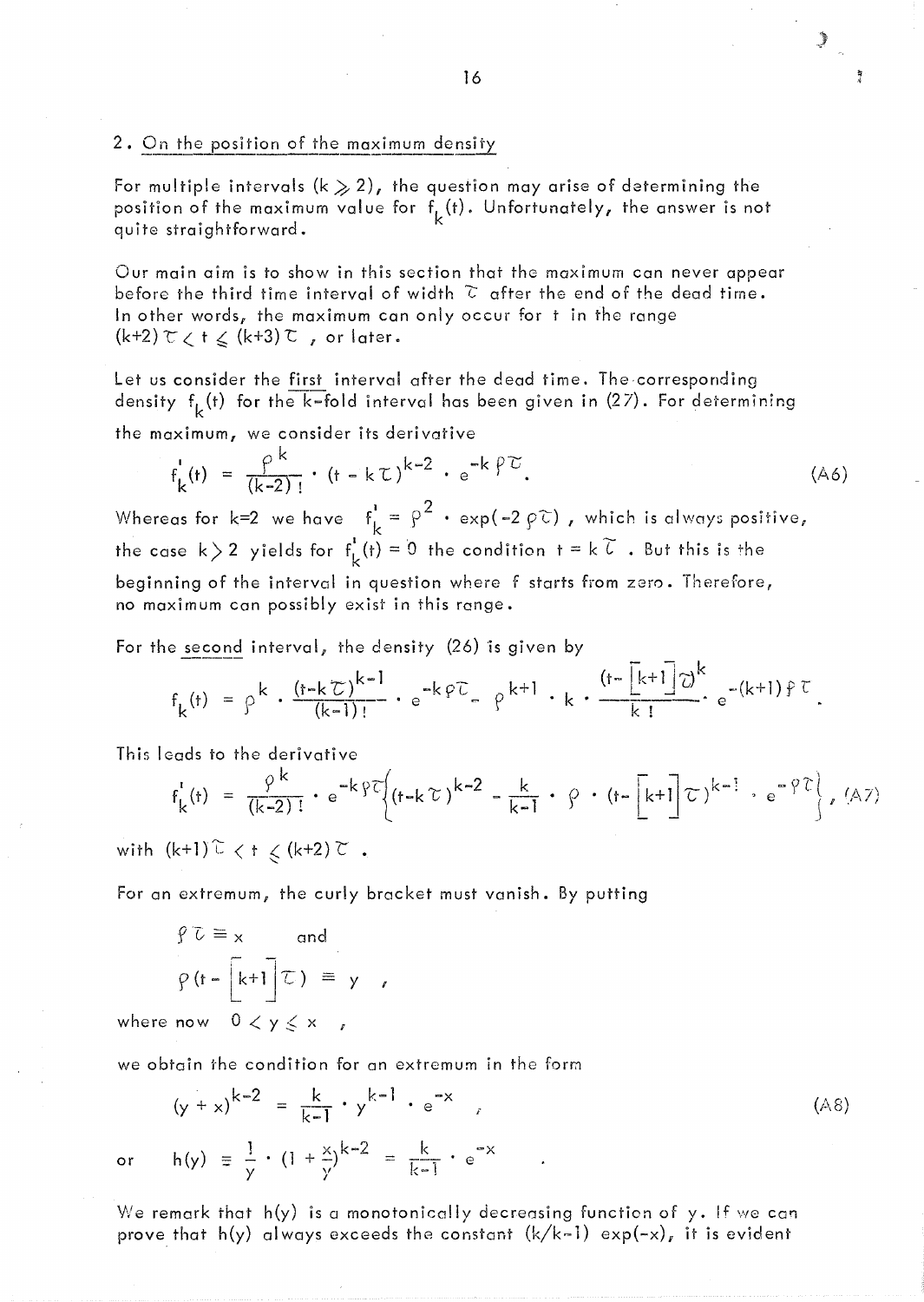that the equation (A8) has no solution. Indeed, for  $y=x$  we obtain

$$
h(x) = \frac{1}{x} \cdot 2^{k-2} = \frac{k}{k-1} \cdot e^{-x}
$$
\n
$$
e^{x} = \frac{k}{k-1} \cdot \frac{x}{2^{k-2}} \leq 2x
$$
\nfor  $k \geq 2$ .

or

But this is not possible, since  $e^X > 2x$  for any value of x. From this it follows that, even in the second interval after the dead time, there can never be a maximum for the interval density  $f_k(t)$  .

For the following intervals, the general analysis becomes much more involved, Therefore; we shall have to confine ourselves to some simple and rather incomplete results, although it is just in these regions that the maxima are  $\setminus$ actually located.

For the third interval, i.e. in the range  $(k+2)$   $\widetilde{\vee}$   $\lt$  t  $\leq$   $(k+3)$   $\widetilde{\vee}$  , the density for a k-fold interval is given according to  $(26)$  by

$$
f_{k}(t) = \rho^{k} \cdot \frac{(t-k\tau)^{k-1}}{(k-1)!} \cdot e^{-k\varphi \tau} - \rho^{k+1} \cdot k \cdot \frac{(t-\lfloor k+1 \rfloor \tau)^{k}}{k!} \cdot e^{-(k+1)\varphi \tau} + \rho^{k+2} \cdot \frac{k(k+1)}{2} \cdot \frac{(t-\lfloor k+2 \rfloor \tau)^{k+1}}{(k+1)!} \cdot e^{-(k+2)\varphi \tau}
$$

which yields for the derivative

$$
f_{k}^{(t)} = \frac{\rho^{k}}{(k-2)!} \cdot e^{-k \rho^{2} \tau} \cdot \left\{ (t-k \tau)^{k-2} - \frac{\rho \cdot k}{k-1} \cdot (t - [k+1] \tau)^{k-1} \cdot e^{-\rho^{2} \tau} + \frac{\rho^{2} \cdot (k+1)}{2(k-1)} \cdot (t - [k+2] \tau)^{k} \cdot e^{-2\phi^{2}} \right\}.
$$
 (A8)

With the abbreviation  $\rho$  (t–  $\bar{k}$ +2 $\bar{l}$   $\tau$  )  $\equiv$  y and by putting  $f^{\dagger}_{\bar{k}}$ (t) = 0, we arrive after some rearrangements at the following condition for the position of the extrema (for  $k \ge 2$ )

$$
\frac{k}{k-1} \cdot (y+x)^{k-1} \cdot e^{-x} - (y+2x)^{k-2} = \frac{k+1}{2(k-1)} \cdot y^{k} \cdot e^{-2x} . \tag{A9}
$$

Since for the interval considered, y is again bound by  $0 \lt y \leq x$ a simple way of getting some insight into the solution may be to determine the values  $x$  for the limits  $y=0$  and  $y=x$ . The contract of the state  $x \in \mathbb{R}$  is the state  $x \in \mathbb{R}$ 

For  $y = 0$  we are led to

or

$$
\frac{k}{k-1} \cdot x^{k-1} \cdot e^{-x} - (2x)^{k-2} = 0,
$$
  

$$
x \cdot e^{-x} = \frac{k-1}{k} \cdot 2^{k-2},
$$

but this question has no solution for k  $\gg 2$   $\,.$ 

 $\sim$  17

 $(A10)$